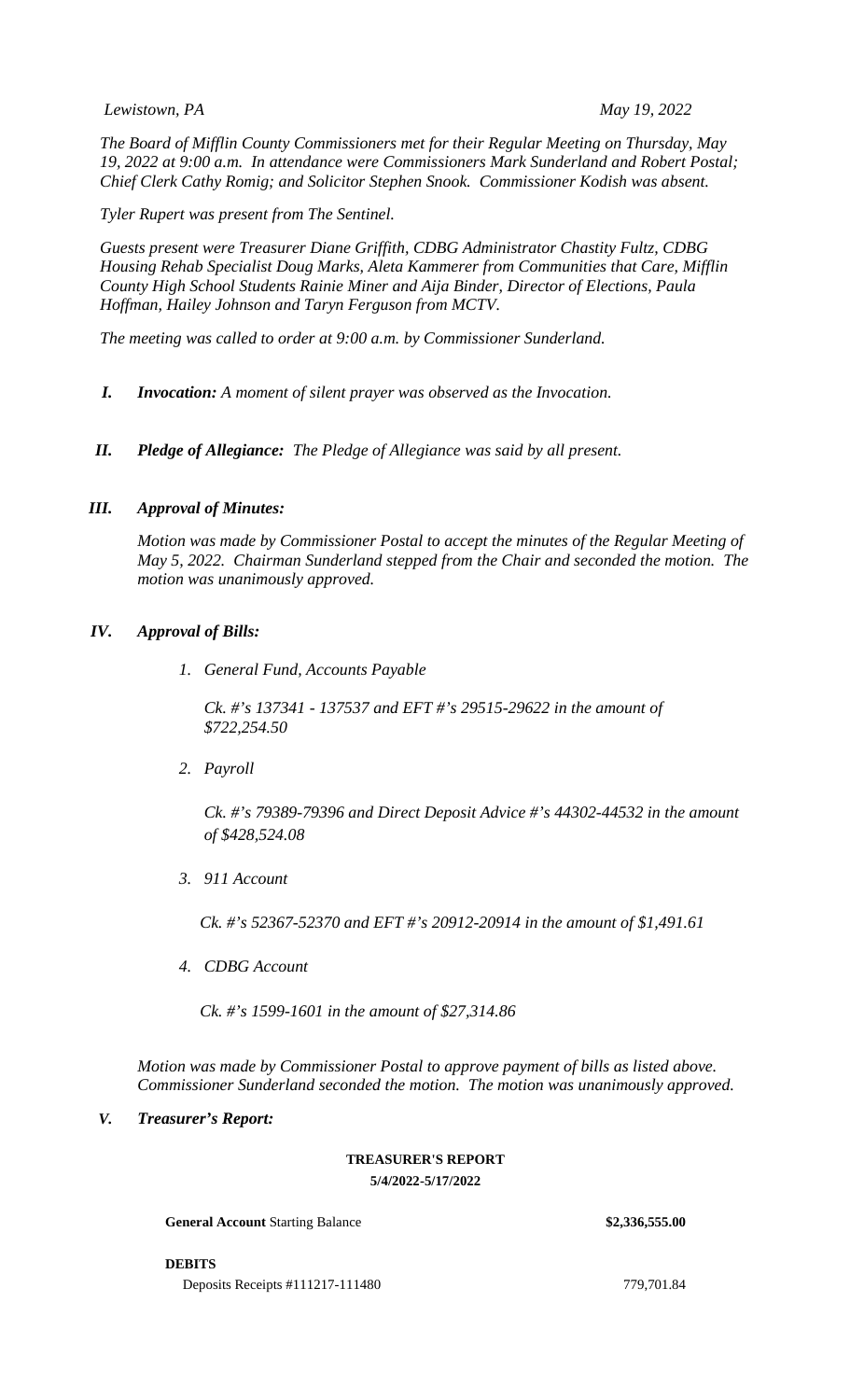| <b>Transfer from</b>                                    | 0.00            |
|---------------------------------------------------------|-----------------|
| <b>Transfer from CAPITAL RESERVE</b>                    | 0.00            |
| Transfer from 911                                       | 0.00            |
| <b>Voided Checks</b>                                    | 95.00           |
| <b>Transfer from LEPC</b>                               | 562.38          |
| Adjustment                                              | 1,758.49        |
| <b>TOTAL DEBITS</b>                                     | \$782,117.71    |
| <b>CREDITS</b>                                          |                 |
| Bills Paid CK's 137341-137537 EFT #'s 29515-29622       | 722,254.50      |
| Transfer to Payroll CKS 79389-79396, DD 44302-44532     | 428,524.08      |
| <b>ADJUSTMENT</b>                                       | 0.00            |
| Transfer to SFPP                                        | 0.00            |
| <b>TOTAL CREDITS</b>                                    | \$1,150,778.58  |
| Ending Balance (Interest $@1.140\%$ as of $5/17/2022$ ) | \$1,967,894.13  |
|                                                         |                 |
| <b>Liquid Fuels</b>                                     |                 |
| Invested at JV Bank @ 1.140\% as of $5/17/2022$         | \$264,981.80    |
| <b>Liquid Fuels - Act 89</b>                            |                 |
| Invested at JV Bank $@$ 1.140% as of $5/17/2022$        | \$442,400.99    |
| 911 Telephone Account                                   |                 |
| Invested at JV Bank $@$ 1.140% as of $5/17/2022$        | \$1,010,733.72  |
| <b>LEPC</b>                                             |                 |
| Invested at JV Bank @ 1.140\% as of $5/17/2022$         | \$23,718.80     |
|                                                         |                 |
| <b>Local Use Fund</b>                                   |                 |
| Invested at JV Bank @ 1.140% as of 5/17/2022            | \$539,804.82    |
| <b>Capital Reserve Account</b>                          |                 |
|                                                         |                 |
|                                                         | \$17,006,456.12 |

Report Subject to Audit

*Motion was made by Commissioner Postal to approve the Treasurer's Report as received, subject to audit. Commissioner Sunderland seconded the motion. The motion was unanimously approved.*

# *VI. Meetings and Events:*

*Chairman Sunderland: Department Head Retirement Board Juniata Valley Bank Representatives Breakfast with Pa Rep meeting Election Night Planning Banquet Commissioner Postal: Department Head*

*Retirement Board Election Day Precincts (15)*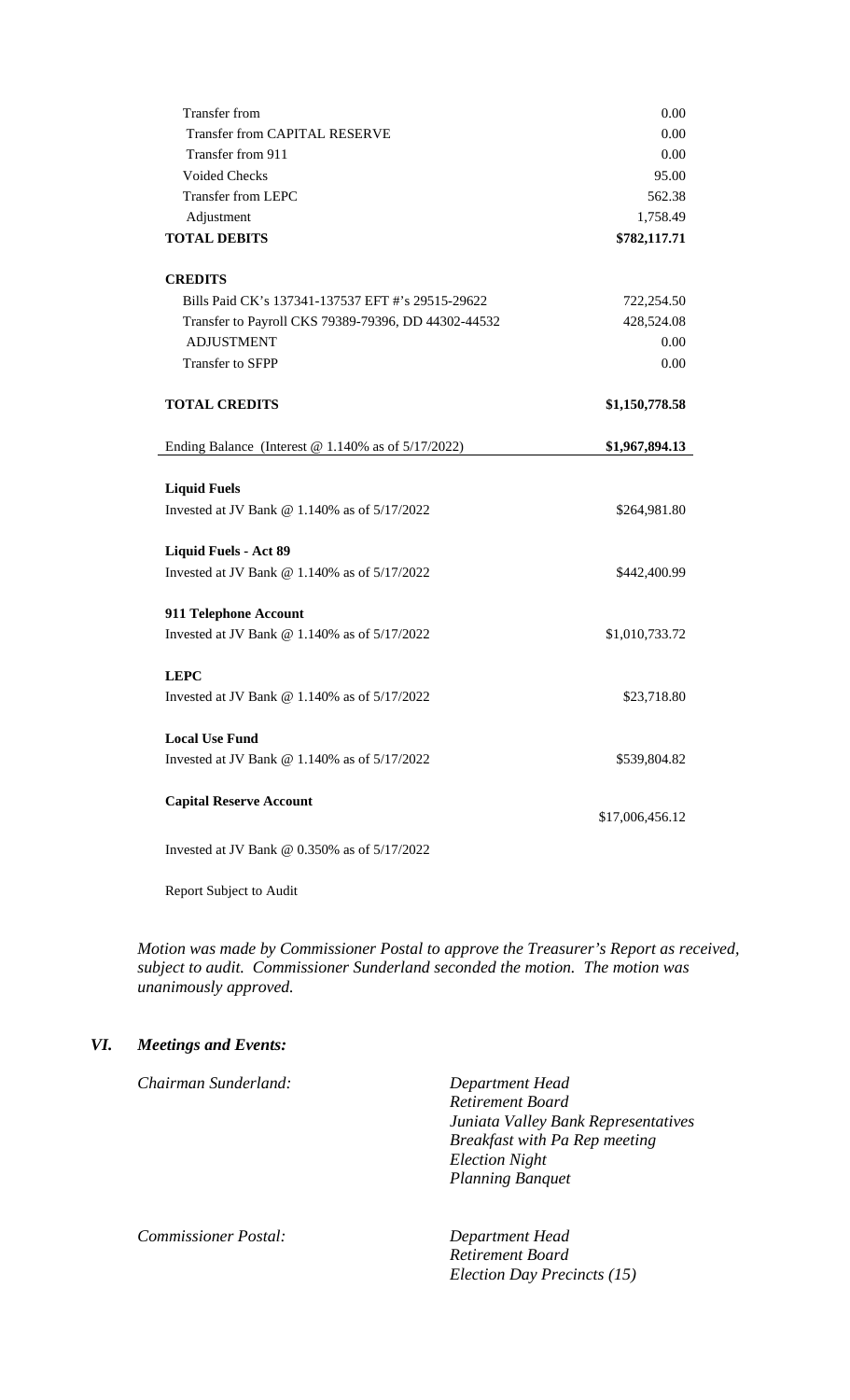*Mifflin Co. Planning Annual Meeting Seda Cog Natural Gas Executive Board (2) Youth Park Association CCAP Community and Economic Development CCAP Special Board Meeting SEDA-COG Joint Rail Authority Central Counties Youth Center Board Meeting Juniata Valley Bank Representatives Broadband Authority Internal: Human Services Open House MCCF; Bid opening; HVAC*

## *VII. Public Comment:*

*Commissioner Postal announced there are three vacancies on the Citizens Advisory Board Anyone interested in servicing on this board please call the Commissioners Office.*

## *VIII. New Business:*

*A. Proclamation – May is National Prevention Month*

## *MIFFLIN COUNTY PROCLAMATION*

*WHEREAS, "National Prevention Month" is designated to raise awareness about the importance of substance use prevention and positive mental health; and*

*WHEREAS, "National Prevention Month" is a public education platform that promotes prevention yearround by providing ideas, capacity building, tools and resources to help individuals and communities make substance use prevention happen every day; and* 

*WHEREAS, "National Prevention Month" is a time for communities to come together to celebrate their successes and advocate for prevention; and*

*WHEREAS, "National Prevention Month" is sponsored annually by the Substance Abuse and Mental Health Services Administration (SAMHSA); and*

*WHEREAS, According to SAMHSA, the primary goals of "National Prevention Month" are as follows:*

- *(1) Involving communities in raising awareness of behavioral health issues and implementing prevention strategies.*
- *(2) Fostering partnerships and collaboration with Federal agencies and national organizations dedicated to behavioral and public health.*
- *(3) Promoting and disseminating quality behavioral health resources and publications; and*

*WHEREAS, In order to achieve these goals, Mifflin County Communities that Care will continue to educate the community on prevention by raising public awareness about the importance of substance use prevention and positive mental health; therefore, be it*

*RESOLVED, the Mifflin County Commissioners do hereby proclaim the month of May 2022 as "National Prevention Month" in Mifflin County.*

*Motion was made by Commissioner Postal to approve the Proclamation designating May as National Prevention Month. Commissioner Sunderland seconded the motion. The motion was unanimously approved.*

*Aleta Kammerer, Communities that Care, thanked the Commissioners for the Proclamation. She talked about the Communities that Care goals and community*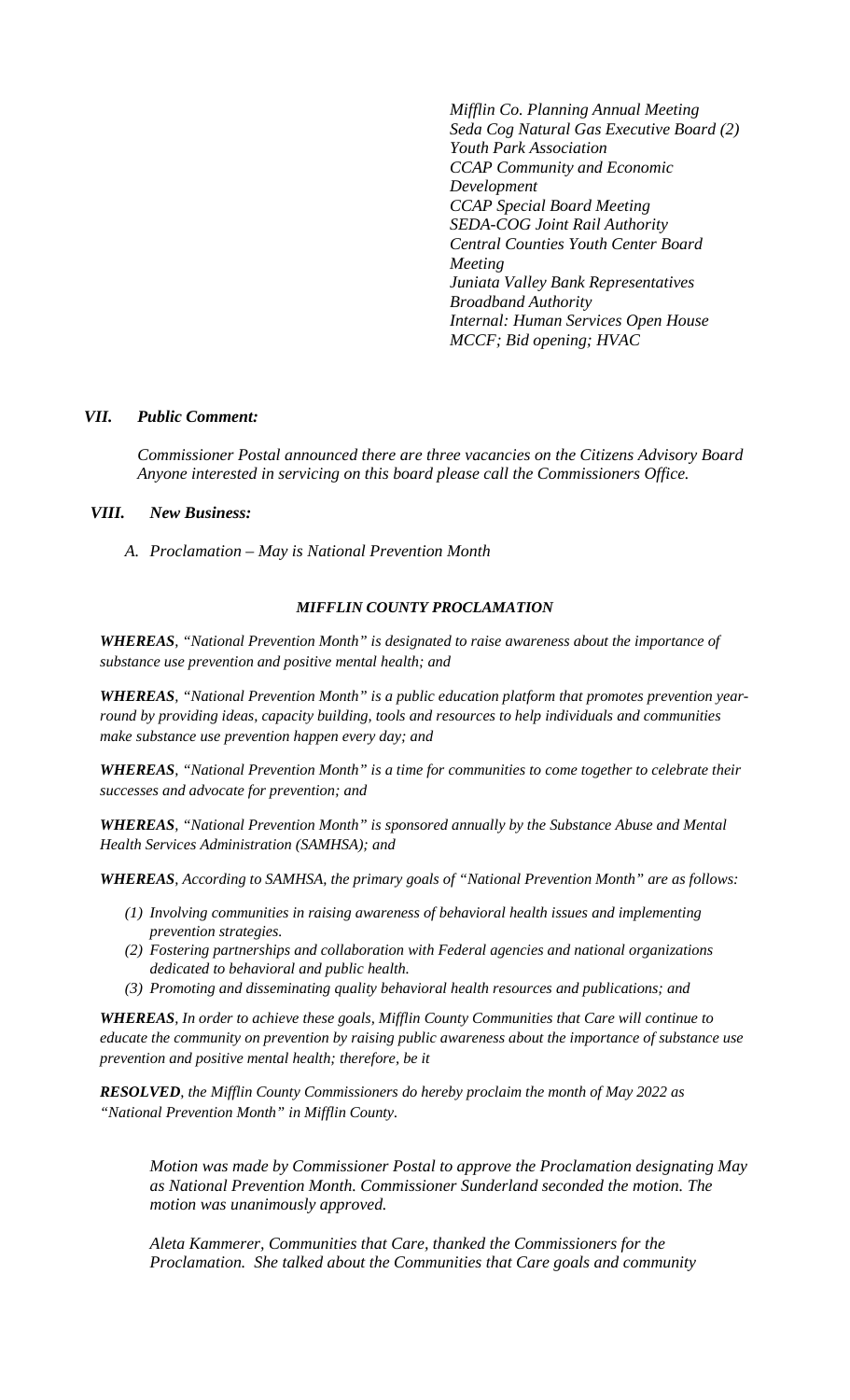*outreach they do. Mifflin County High School Students Rainie Miner and Aija Binder discussed the Positive Vibes Program.*

*B. CDBG Public Hearing*

*Recessed Regular Meeting at 9:20 a.m. for a public hearing for budget modifications for the Federal Fiscal Year 2020 CDBG-CV Program*

*Ms. Fultz began the public hearing by stating this is a budget modification by the Mifflin County Commissioners for the FFY 2020 CDBG-CV. This money was received as part of the CARES program two years ago. The money was initially going to used for laptops for Mifflin County Students. The laptop project was cancelled. They are proposing deleting the County share of the Laptop Project of \$51,516.83 and create the Menno Township Library Playground project in the same amount. Ms. Fultz is requesting the adoption of Resolution No. 2022-15 that is on today's agenda. There we no questions or comments.*

*Reconvened regular meeting at 9:25 a.m.*

*C. Resolution No. 13 of 2022 on behalf of Lewistown Borough Council approving Budget Modifications to the FFY 2020 CDBG-CV Program – Catherine and Walnut Streets Parks Project*

## *RESOLUTION NUMBER 2022-13*

# *RESOLUTION OF THE MIFFLIN COUNTY COMMISSIONERS (MCC) ON BEHALF OF THE LEWISTOWN BOROUGH COUNCIL (LBC) APPROVING BUDGET MODIFICATIONS TO THE FFY 2020 CDBG-CV PROGRAM*

*WHEREAS, the MCC and on behalf of the LBC funded the fair share project of Laptop Devices for Mifflin County Students in the amount of \$29,646.66; and*

*WHEREAS, the Laptop Devices for Mifflin County Students Project will not be completed as the Mifflin County School District purchased devices for every student and negated the need for this project and the funds need to be reallocated to another eligible and fundable project; and*

*WHEREAS, the MCC and on behalf of the LBC are desirous of creating and funding the Catherine and Walnut Streets Park Project in the amount of \$29,646.66;* 

*WHEREAS, the LBC adopted a resolution on May 11, 2022 during their regular meetings approving said budget modifications and authorizing the Mifflin County Planning and Development Department to complete and submit said modification request and required documentation to the Pennsylvania Department of Community and Economic Development (PA-DCED) for review and approval;*

*WHEREAS, the LBC conducted a public hearing on Wednesday, May 11, 2022 in accordance with the County's Citizen Participation Plan;*

*WHEREAS, it is the requirement of the PA-DCED to modify the FFY 2020 program funding budget, so as to complete the following actions:*

- *1. Delete the obo Lewistown Borough Laptop Devices for Mifflin County Students Project.*
- *2. Add the obo Lewistown Borough Catherine and Walnut Streets Park Project in the amount of \$29,646.66.*

# *NOW, THEREFORE, BE IT RESOLVED, by the MCC as follows:*

*1. That the program modifications affecting the FFY 2020 program budget are*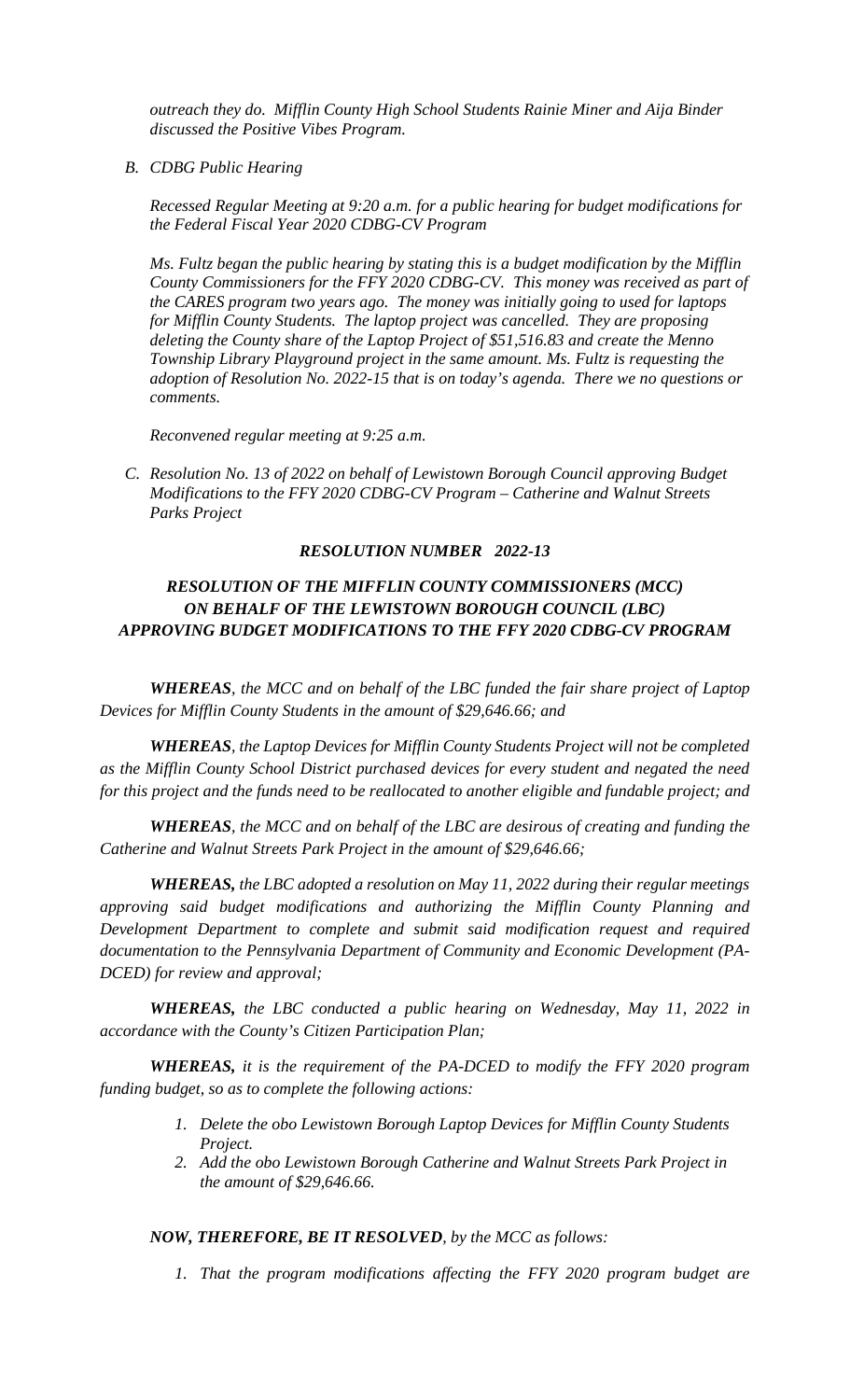*approved by the MCC and on behalf of the LBC through the adoption of this Resolution.*

*2. That the Mifflin County Planning and Development Department is authorized to complete and submit said modification request and required documentation to the PA- DCED for review and approval.*

*BE IT FURTHER RESOLVED, if CDBG funds are determined by the PA-DCED to be expended on ineligible program costs or do not meet a national objective, the MCC and LBC agree to repay the proportion deemed ineligible from non-federal sources.*

*Motion was made by Commissioner Postal to approve Resolution No. 2022-13. Commissioner Sunderland seconded the motion. The motion was unanimously approved.* 

*D. Resolution No. 14 of 2022 on behalf of Lewistown Borough Council approving Budget Modifications to the FFY 2020 CDBG Program – Southside Road Reconstruction Project*

# *RESOLUTION NUMBER 2022-14*

# *RESOLUTION OF THE MIFFLIN COUNTY COMMISSIONERS (MCC) ON BEHALF OF THE LEWISTOWN BOROUGH COUNCIL (LBC) APPROVING BUDGET MODIFICATIONS TO THE FFY 2020 CDBG PROGRAM*

*WHEREAS, the MCC and on behalf of the LBC funded the ADA Ramp Project along West Fifth Street in FFY 2020 in the amount of \$117,206.00; and*

*WHEREAS, the MCC and on behalf of the LBC are desirous of deleting the ADA Ramp Project along West Fifth Street and creating and funding the Southside Road Reconstruction Project in the amount of \$117,206.00; and*

*WHEREAS, the LBC adopted a resolution on May 11, 2022 during their regular meetings approving said budget modifications and authorizing the Mifflin County Planning and Development Department to complete and submit said modification request and required documentation to the Pennsylvania Department of Community and Economic Development (PA-DCED) for review and approval; and*

*WHEREAS, the LBC conducted a public hearing on Wednesday, May 11, 2022 in accordance with the County's Citizen Participation Plan; and*

*WHEREAS, it is the requirement of the PA-DCED to modify the FFY 2020 program funding budget, so as to complete the following actions:*

- *1. Delete the obo Lewistown Borough ADA Ramp Project along West Fifth Street.*
- *2. Add the obo Lewistown Borough Southside Road Reconstruction Project in the amount of \$117,206.00.*

#### *NOW, THEREFORE, BE IT RESOLVED, by the MCC as follows:*

- *1. That the program modifications affecting the FFY 2020 program budget are approved by the MCC and on behalf of the LBC through the adoption of this Resolution.*
- *2. That the Mifflin County Planning and Development Department is authorized to complete and submit said modification request and required documentation to the PA- DCED for review and approval.*

*BE IT FURTHER RESOLVED, if CDBG funds are determined by the PA-DCED to be expended on ineligible program costs or do not meet a national objective, the MCC and LBC agree to repay the proportion deemed ineligible from non-federal sources.*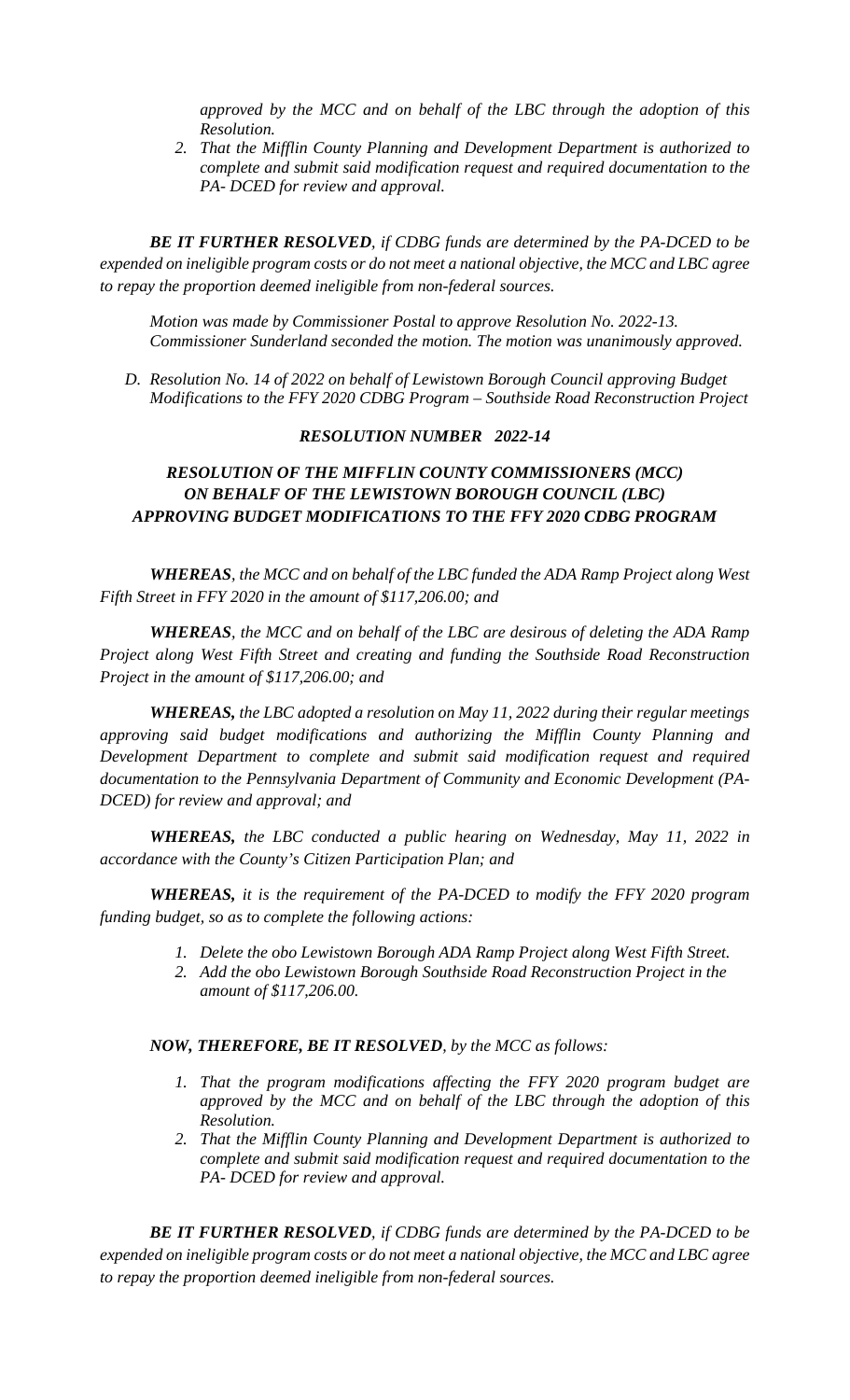*Ms. Fultz said Lewistown Borough Council is requesting to move their FFY 2020 CDBG allocation from the West Fifth Street ADA ramp project to Southside Road Reconstruction Project.* 

*Motion was made by Commissioner Postal to approve Resolution No. 2022-14. Commissioner Sunderland seconded the motion. The motion was unanimously approved.* 

*E. Resolution No. 15 of 2022 approving Budget Modifications to the FFY 2020 CDBG-CV Program – Menno Township Library Playground Project*

# *RESOLUTION NUMBER 2022-15*

# *RESOLUTION OF THE MIFFLIN COUNTY COMMISSIONERS (MCC) APPROVING BUDGET MODIFICATIONS TO THE FFY 2020 CDBG-CV PROGRAM*

*WHEREAS, the MCC funded the fair share project of Laptop Devices for Mifflin County Students in the amount of \$51,216.83; and*

*WHEREAS, the Laptop Devices for Mifflin County Students Project will not be completed as the Mifflin County School District purchased devices for every student and negated the need for this project and the funds need to be reallocated to another eligible and fundable project; and*

*WHEREAS, the MCC are desirous of creating and funding the Menno Township Library Playground Project in the amount of \$51,216.83;* 

*WHEREAS, the MCC conducted a public hearing on Thursday, May 19, 2022 in accordance with the County's Citizen Participation Plan;*

*WHEREAS, it is the requirement of the PA-DCED to modify the FFY 2020 program funding budget, so as to complete the following actions:*

- *1. Delete the County Laptop Devices for Mifflin County Students Project.*
- *2. Add the obo Menno Township Library Playground Project in the amount of \$51,216.83.*

*NOW, THEREFORE, BE IT RESOLVED, by the MCC as follows:*

- *1. That the program modifications affecting the FFY 2020 program budget are approved by the MCC through the adoption of this Resolution.*
- *2. That the Mifflin County Planning and Development Department is authorized to complete and submit said modification request and required documentation to the PA- DCED for review and approval.*

*BE IT FURTHER RESOLVED, if CDBG funds are determined by the PA-DCED to be expended on ineligible program costs or do not meet a national objective, the MCC agrees to repay the proportion deemed ineligible from non-federal sources.*

*Motion was made by Commissioner Postal to approve Resolution No. 2022-15. Commissioner Sunderland seconded the motion. The motion was unanimously approved.* 

*F. Subrecipient Agreement with Shelter Services, Inc. for an FFY 2020 CDBG- CV HVAC Upgrade Project – not to exceed \$98,530.00*

*Ms. Fultz explained this project is in response to the CDBG-CV COVID Funds they received. This is to upgrade the HVAC system at the Shelter Services. They will be installing units that provide heating and air conditioning and providing twelve air purifiers. Commissioner Postal added HVAC systems are a legitimate use of the COVID money because of the ventilation and air purification. The project ends December 2022 and the engineer does not see an issue with getting the units in time to complete the project.*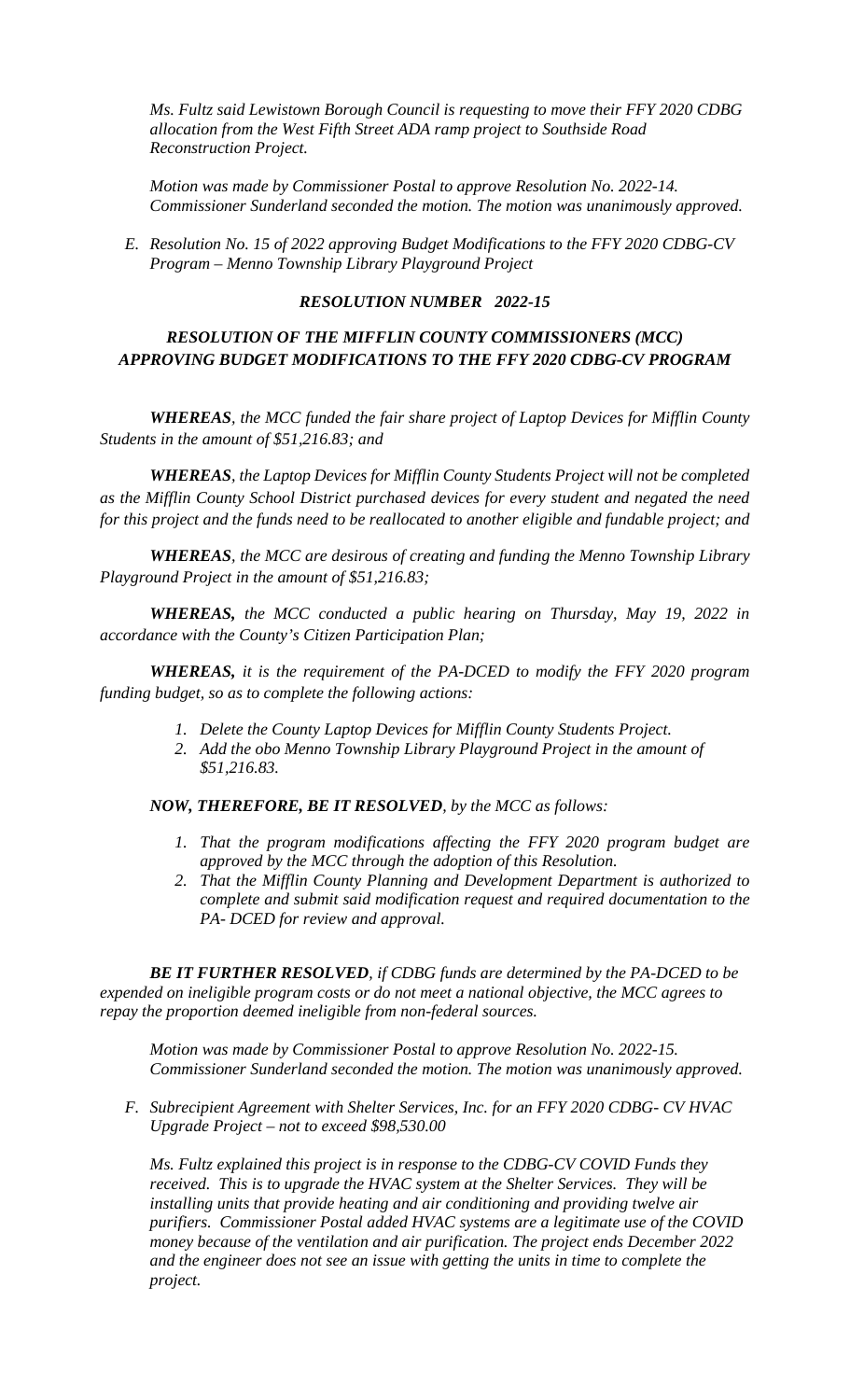*Motion was made by Commissioner Postal to approve the Subrecipient Agreement with Shelter Services, Inc. Commissioner Sunderland seconded the motion. The motion was unanimously approved.* 

*G. Subrecipient Agreement with Mifflin-Juniata Regional Service Corporation for an FFY 2020 CDBG-CV HVAC Upgrade Project at the Lewistown Senior Center – not to exceed \$71,000.00*

*Ms. Fultz stated this will be to replace the existing HVAC units at the Lewistown Senior Center.* 

*Motion was made by Commissioner Postal to approve the Subrecipient Agreement with Mifflin-Juniata Regional Service. Commissioner Sunderland seconded the motion. The motion was unanimously approved.* 

*H. Engineering Agreement with EADS Inc. for the HVAC Projects at Shelter Services, Lewistown Senior Community Center and Yeagertown Senior Center - \$30,975.00*

*Motion was made by Commissioner Postal to approve the Engineering Agreement with EADS Inc. Commissioner Sunderland seconded the motion. The motion was unanimously approved.* 

*I. HRI, Inc. change order No. 2 for the Cedar Crest Utility Improvement Project for and increase of \$52,473.53 to reflect the final bid item quantities and extend the contract time to May 19, 2022*

*Mr. Marks said this has been an ongoing project. This is the Wayne Township Cedar Crest Project. They replaced all the water lines in the Cedar Crest area. The project costs were \$1,130,296.74 for CDBG's share, \$49,780.00 for Mount Union and \$214,392.79 for Wayne Township all totaling \$1,394,469.53. The change order is the finalization of the project for the adjusted quantities.* 

*Motion was made by Commissioner Postal to approve the change order. Commissioner Sunderland seconded the motion. The motion was unanimously approved.*

- *J. Request for exoneration of 2022 county portion per capita taxes:*
	- *Wayne Township Tax Collector Mary Ellen Reed – 20*
	- *Union Township Tax Collector Herb Zook – 32*

*Motion was made by Commissioner Postal to approve the requests for exoneration. Commissioner Sunderland seconded the motion. The motion was unanimously approved.*

- *K. Request for refund of a portion of County real estate taxes for 2022:*
	- *Parcel No. 17,25-0303 located in Granville Township – removal of mobile homes - \$163.28*

*Motion was made by Commissioner Postal to approve the refund. Commissioner Sunderland seconded the motion. The motion was unanimously approved.*

*L. Memorandum of Understanding between the Administrative Office of Pennsylvania Courts and Mifflin County requesting up to \$10,000.00 for the Adult Treatment Court*

*Motion was made by Commissioner Postal to approve the Memorandum of Understanding. Commissioner Sunderland seconded the motion. The motion was unanimously approved.*

*M. Resolution No. 16 of 2022 consenting to the joinder of Snyder County to the SEDA-COG Joint Rail Authority*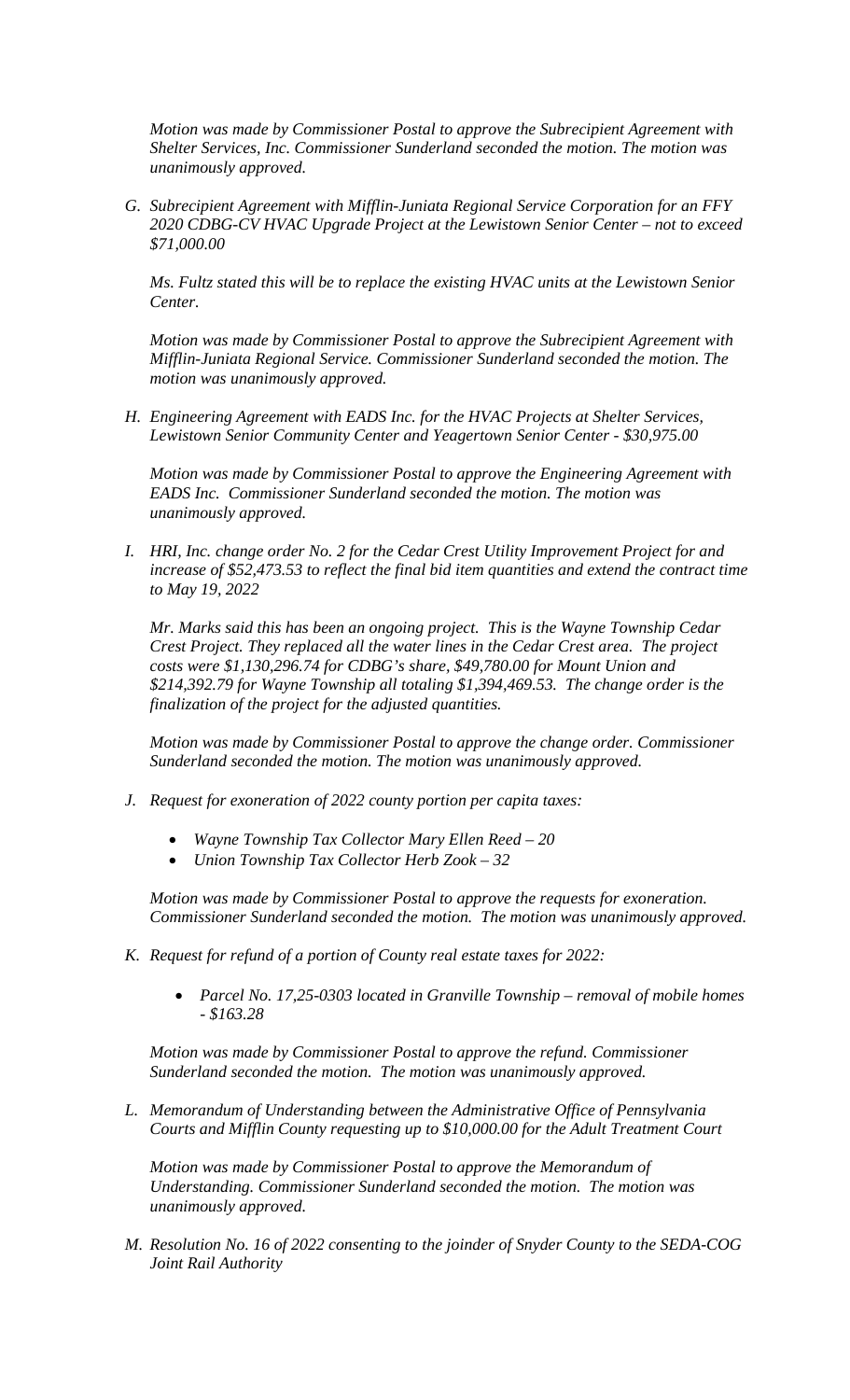# *RESOLUTION NO. 16 of 2022 OF MIFFLIN COUNTY*

*WHEREAS, this County is a member county of SEDA-COG Joint Rail Authority (the "Authority"), which is a Pennsylvania municipal authority organized and existing under the Pennsylvania Municipality Authorities Act, 53 Pa. C.S. § 5601 et seq. (the "Act"); and*

*WHEREAS, the Board of Commissioners of Snyder County, Pennsylvania, has passed a resolution signifying the intention and desire of Snyder County to become a member of the Authority, pursuant to Section 5604 of the Act, 53 Pa. C.S. § 5604;*

*WHEREAS, it is the desire of the Board of Commissioners of this County to consent to the joinder of Snyder County as a member of the Authority, as provided in the Act;*

## *NOW, THEREFORE, BE IT RESOLVED AS FOLLOWS:*

*SECTION 1. The Board of Commissioners of this County hereby consents to the joinder of Snyder County as a member of the Authority, and hereby authorizes and directs such actions as may be necessary or desirable to enable Snyder County to join and become a member of the Authority in accordance with the Act and other applicable law.* 

*SECTION 2. The above resolutions shall take effect immediately, and any resolutions or parts of resolutions that are inconsistent therewith are expressly repealed to the extent of such inconsistencies.*

*The foregoing resolutions were duly adopted by the Board of Commissioners of Mifflin County on the 19th day of May, 2022.*

*Commissioner Postal explained that Mifflin County is a member of the Joint Rail Authority. The Joint Rail Authority owns the railroad tracks that service Mifflin County Businesses. As a member of the Joint Rail Authority we have to give permission to allow Snyder County to join the Rail Authority.*

*Motion was made by Commissioner Postal to approve Resolution No. 16 of 2022. Commissioner Sunderland seconded the motion. The motion was unanimously approved.*

*N. Memorandum of Understanding with Young Men's Christian Association (YMCA) of Juniata Valley, Inc. for demolition of property using the Demolition Fund - \$6,140.00*

*Mr. Marks said this is part of the Act 152 program to remove blighted properties from the County. The money comes from a \$15.00 fee that is charged on deeds recorded in the Register and Recorder's Office. To date they have completed five projects. The original request was for \$4,900.00. Due to the cost of gasoline and dumping fees the cost has increased to \$6,140.00 for the county share. The YMCA is responsible for the other half. The total cost for the demolition is \$12,280.00.* 

*Motion was made by Commissioner Postal to approve the Memorandum of Understanding. Commissioner Sunderland seconded the motion. The motion was unanimously approved.*

#### *Personnel:*

- *Rescind the resignation of Emily Solt-Marks from Part-time LPN*
- *Resignation of Corrections Officer Graham Dicken effective May 6, 2022*
- *Resignation of Corrections Officer Lance Dressler effective May 7, 2022*
- *Promotion of Makyla Henry from Fiscal Assistant to Accounts Payable Clerk effective May 9, 2022*